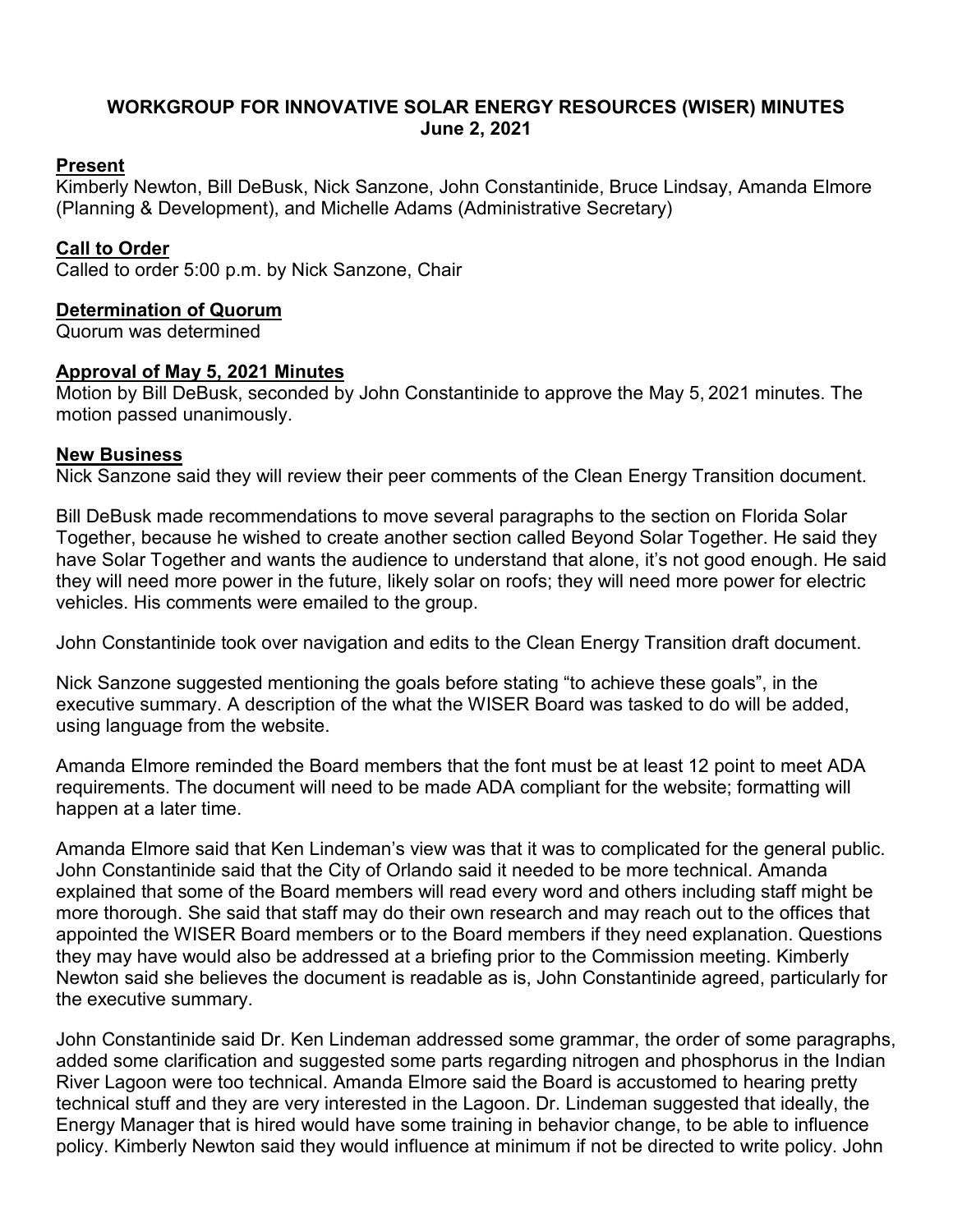WISER Minutes June 2, 2021 Page 2

Constantinide said Orlando thinks the Energy Manager should be purely technical and have a policy person later on. It will be easier to find an Energy Manger that knows the technical and can be trained on policy, which could be distracting and time consuming. Nick Sanzone said an entire department can be built off of the one position. John Constantinide said Orange County's Jeff Benavides recommended a collaborative approach to policy that would begin with an Energy Manager who would collaborate with others who are more familiar with policy until a policy position can be developed. Amanda Elmore explained that currently, each department is responsible for particular codes and comprehensive plans; when changes are made to those, the department does it. If the Energy Manager were to recommend changes to site plans, subdivision or other code, Planning and Development would do it. She does not see one person in Public Works that would be writing policy for other departments. She agreed that a technical person to start with would be best, who can collaborate with the policy person in each department.

John Constantinide said Zach Eichholz addressed the summary. He suggested changing wording regarding Solar Together to clarify that it provides solar offsets not solar power as the County has not made a switch to hard solar infrastructure. Bruce Lindsay shared that FPL maintained the solar panels across the street for five years before transferring ownership to the school district and they found out that half weren't working. They were able to have them go back to make repairs before accepting ownership and were going to have their own maintenance staff maintain them as there are no funds for outsourcing it. The energy staff member who was going to train to do the work, passed away.

Kimberly Newton suggested adding the mention of resiliency hubs as part of the grid, in the appendix under goal two. John Constantinide explained that when power is sent from a vehicle to a building, that power is not the same as utility power, which requires a conditioner to condition the power from the vehicle to the building, which costs money. Kimberley Newton said if the priority is preparedness, that's the preference of a resilience hub, it wouldn't be applied to every building in the County, but on a resiliency hub, it would house that type of infrastructure. John Constantinide said they may ask why not just natural gas or solar generators, or solar panels. Kimberley Newton said they should introduce the concept and not necessarily propose that they do this first. She explained that a resiliency hub is a community building that is prepared for time of disaster. It has alternate water supplies, portable water connections, community accessible charging stations, use of power grids, off grid capabilities and houses showers where needed. It would be a place where government could meet and have power. The Multi-generational building in Cape Canaveral meets a lot of the criteria for a resiliency hub. She suggested that FSEC, as a source for information about bidirectional batteries, be mentioned in the appendix.

Amanda Elmore advised that they can go short on this meeting and add that time to the next meeting if they want to adjourn this meeting at 6:30. They could have three hours for their next and last meeting.

Nick Sanzone reviewed the following presentation slides explaining that it is a basic layout and most are talking points.

**Slide one: Workgroup for Innovative Solar Energy Resources (WISER), Brevard County, Florida, Energy Transition Plan**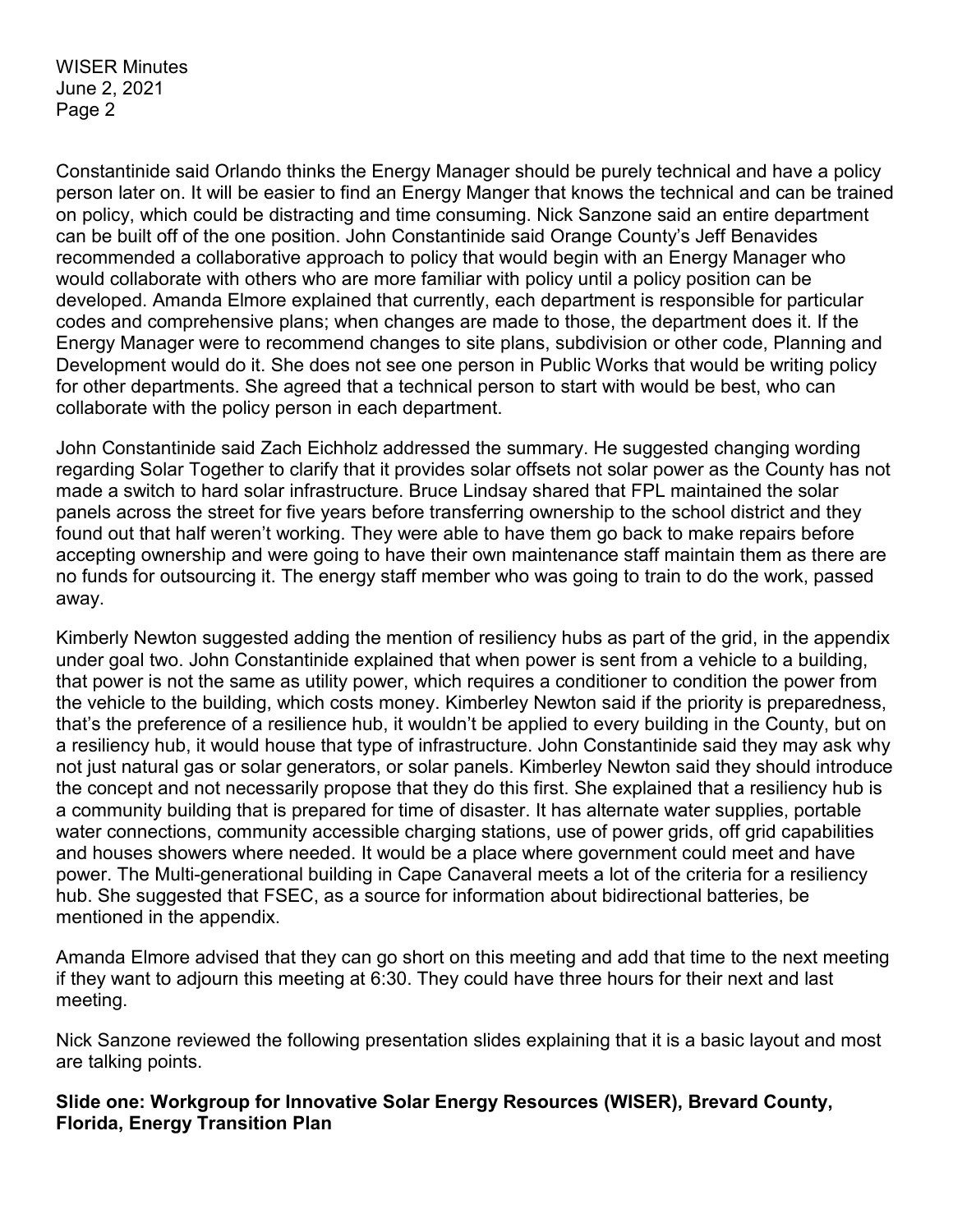WISER Minutes June 2, 2021 Page 3

### **Slide two: Executive Summary Overview**

- Why we're here:
- What we achieved:
- How we got there (briefly):

### **Slide three: Cost savings estimates**

Image/table/graph

Brevard County can further achieve average annual savings of over \$2.3 million over 20 years through continued implementation of energy conservation measures (ECMs) and installation of solar PV systems. Without the installation of solar PV systems, the ECMs are projected to provide over \$1 million in savings, with a simple payback period of 4.64 years.

Note, data is a subset of County buildings

EM can do full data analysis

### **Slide four: This Energy Transition Plan (ETP)**

This Energy Transition Plan (ETP) is the initial product of WISER. The ETP addresses the challenges and opportunities related to the transition to clean-energy sources. Economic sustainability, job creation, energy reliability and independence, and long-term resiliency will all be addressed as beneficial results of the plan. The ETP recommends changes that will support the sustainable and resilient growth of Brevard County, its employees, departments, programs, as well as its residents, businesses and other community stakeholders.

TALK ABOUT THE DOCUMENT IN BULLET

#### **Slide five: Goals**

WISER Goal 1: Cost-benefit analysis and plan for County government to transition to clean energy sources

Through this ETP, Brevard County would be positioned to commit to Ready For 100, a national movement with a vision of resilient and healthy communities powered by 100% clean, renewable energy. Ready for 100's goals are to achieve 100% clean, renewable energy for electricity by 2035 and 100% clean and renewable energy for heat and transportation by 2050.

Approach, dates, recommendations

#### **Slide six: Goals**

WISER Goal 2: Recommendations to improving public access to economically beneficial clean energy technology

Approach, dates, recommendations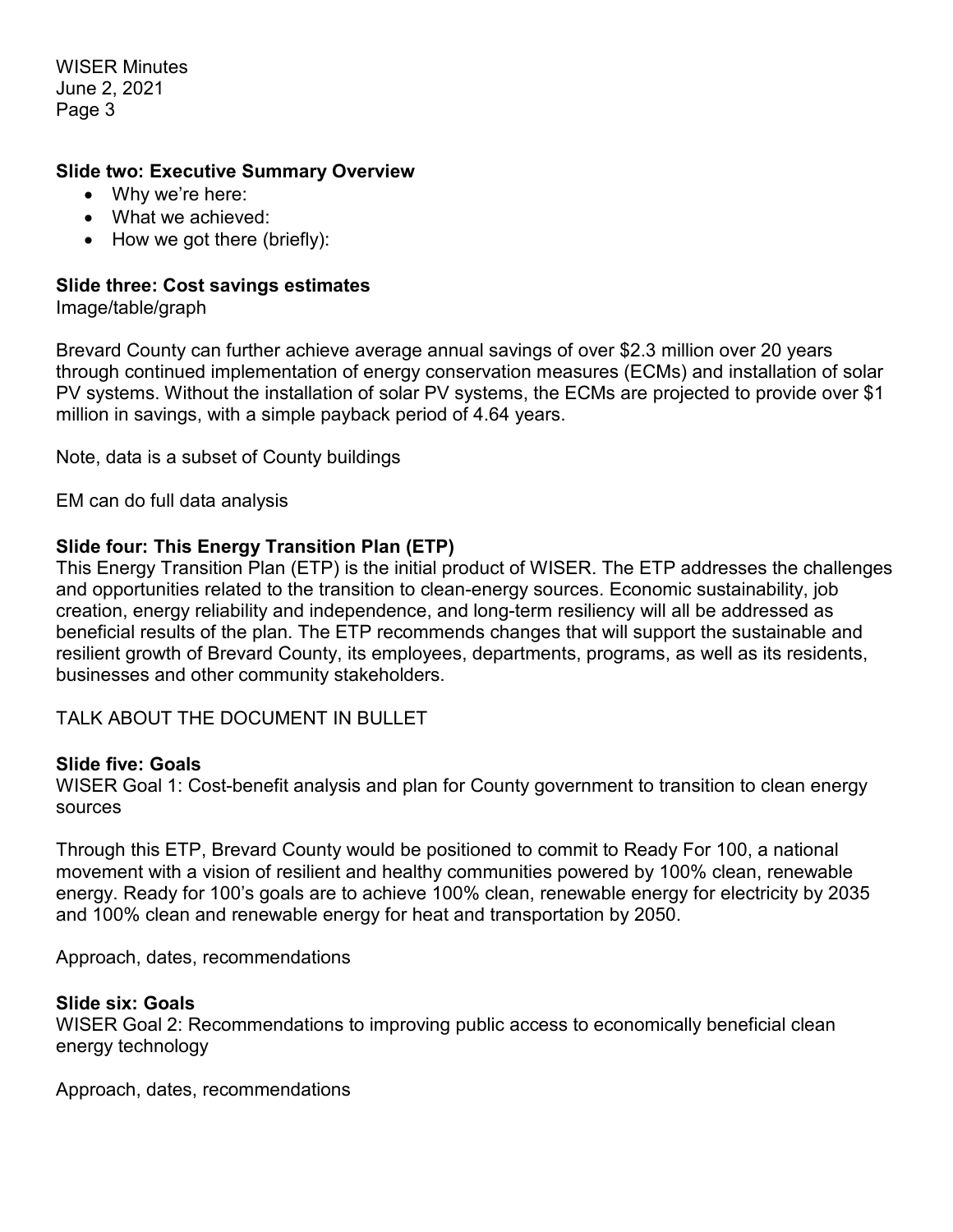# **Slide seven: Goals**

WISER Goal 3: Identify policy and practices that serve as barriers to the adoption of advanced energy technology within the County, and make recommendations on policy revisions

Approach, dates, recommendations

# **Slide eight: Recommendations**

- 1. Maintaining WISER as permanent Board with broadened responsibility to address ongoing energy, water, and resource conservation and transition;
- 2. Creation of an energy manager position
- 3. Investigating and considering energy conservation and clean energy adoption strategies in light of Brevard County's participation in Florida Power and Light's (FPL) Solar Together Program
- 4. Preparing for the imminent transition to electric powered vehicles
- 5. Develop an integrated plan for solar PV systems, EV charging, mitigation of peak demand charges, and power resilience
- 6. Take actions to empower Brevard County residents to transition to clean energy sources

# **Slide nine: Cost Benefit**

As described in the cost-benefit analyses, Brevard County can further achieve average annual savings of over \$2.3 million over 20 years through continued implementation of ECMs and installation of solar PV systems. Tables 1 and 2 summarize the information from the cost-benefit analyses.

# **Slide ten: Table 1. Facility ECM and Solar Cost-Benefit Analysis Summary**

# **Slide eleven: Table 2. EV Cost-Benefit Analysis Summary**

# **Slide twelve: Apendicies**

- 1. Energy Reduction Implementation Plan (Appendix 1)
	- This is a clean energy strategy to reduce energy footprint through building energy
	- audits, energy conservation measures (ECMs), such as weatherization, and installing
	- solar technologies on facilities to the meet remaining energy needs.
- 2. Facility Clean Energy Transition (Appendix 2)
	- This provides clean energy solutions for facilities, with a primary focus on solar
	- photovoltaic (PV) systems. Cost-benefit models are included to strategize solar
	- system implementation with ECMs.
- 3. Electric Vehicle (EV) and Fleet Transition (Appendix 3)
	- This is a strategy to help Brevard County leaders understand and uncover the
	- opportunities available to get municipalities on the path to electrify municipal fleets
	- and public transit. Furthermore, this provides quidance for how to best encourage

# **Slide thirteen: WISER and EM**

- We should stick around
- We work with the community
- We do great things